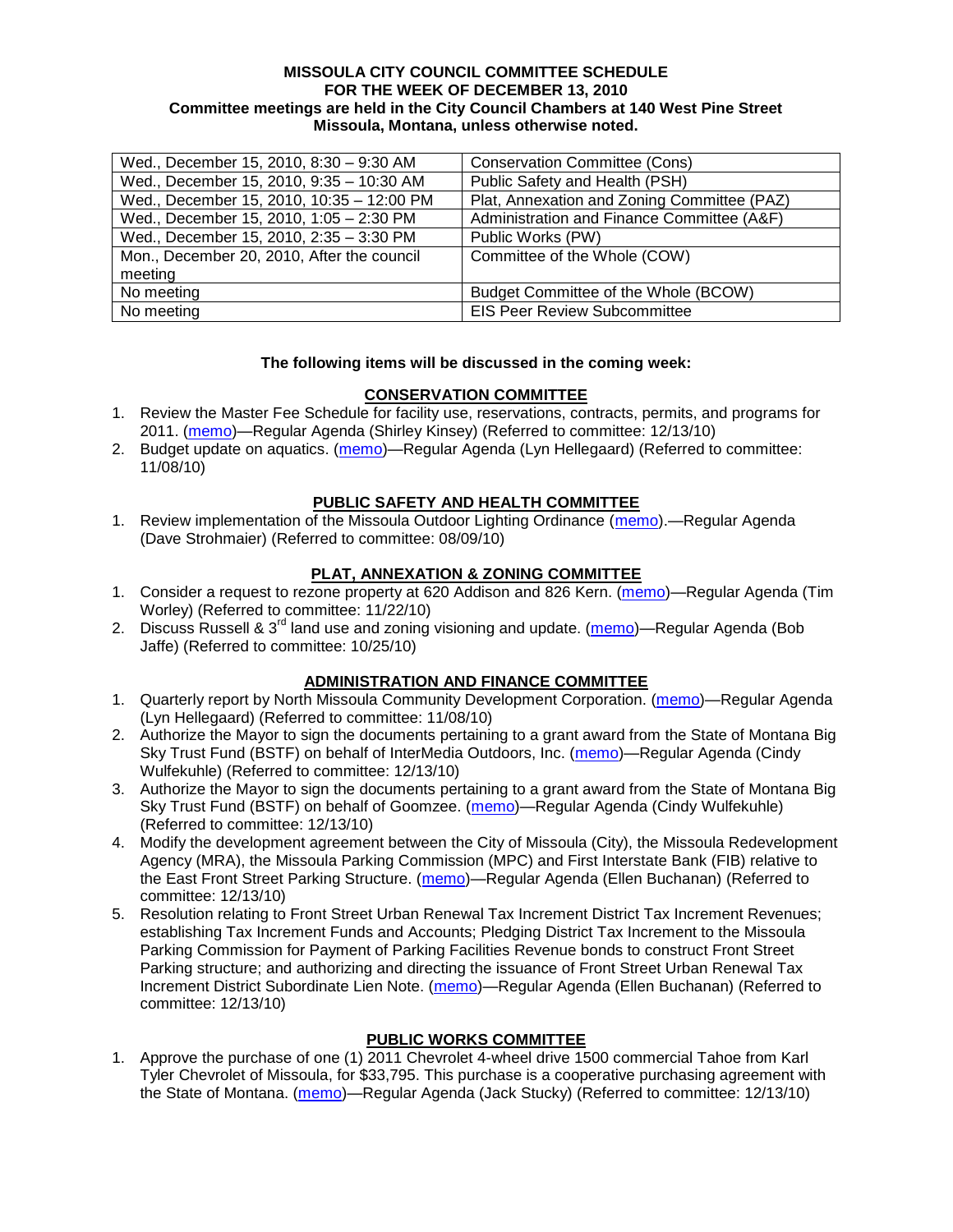- 2. Authorize the Mayor to sign a contract provided vended fuel to the City of Missoula. [\(memo\)](http://www.ci.missoula.mt.us/DocumentView.aspx?DID=5211) Regular Agenda ( Jack Stucky) (Referred to committee: 12/13/10)
- 3. Approve the right-of-way encroachment permit for 110 North Higgins (Old Macy's building). [\(memo\)](http://www.ci.missoula.mt.us/DocumentView.aspx?DID=5209) Regular Agenda (Doug Harby) (Referred to committee: 12/13/10)

# **COMMITTEE OF THE WHOLE**

- 1. Mayor's Update Ongoing in Committee. (Mayor Engen)
- 2. Updates from Council representatives on the Health Board, Community Forum, Transportation Policy Coordinating Committee, other boards and commissions as necessary. – (Ongoing in Committee)

# 

## **The following items have been referred to City Council committees, but the committees will not discuss them in the coming week:**

# **PUBLIC SAFETY AND HEALTH COMMITTEE**

- 1. Police Department Update Ongoing in Committee. (Mark Muir)
- 2. Fire Department Update Ongoing in Committee (Mike Painter)
- 3. Health Department Update Ongoing in Committee. (Ellen Leahy)
- 4. An [ordinance](ftp://ftp.ci.missoula.mt.us/Packets/Council/2008/2008-12-15/2008CatOrdinanceAmendment%5B1%5D.pdf) amending Missoula Municipal Code Chapter 6.09 entitled "Missoula Cat Ordinance" section 6.09.010 through 6.09.090 to amend definitions, to limit the number of cats over the age of four months that a person, family, or household can harbor, keep, or maintain to five and to enact other general amendments. [\(PS&H\)](ftp://ftp.ci.missoula.mt.us/Packets/Council/2008/2008-12-15/081210psh.pdf) (Returned from Council floor: 01/12/09)
- 5. An [ordinance](ftp://ftp.ci.missoula.mt.us/Packets/Council/2008/2008-12-15/DogOrdinance--PSHrevisions.pdf) amending Missoula Municipal Code Title 6 entitled "Animals" generally amending Chapter 6.04 entitled "Animals Running at Large" and Chapter 6.08 entitled "Dogs and Pet Shops," increasing the fee when an animal is impounded and establishing a fee for a boarding kennel license. [\(PS&H\)](ftp://ftp.ci.missoula.mt.us/Packets/Council/2008/2008-12-15/081210psh.pdf) (Returned from Council floor: 01/12/09)
- 6. Consider an [ordinance](http://www.ci.missoula.mt.us/DocumentView.aspx?DID=5133) amending Missoula Municipal Code Title 9 entitled "Public Peace, Morals and Welfare" by creating Chapter 58 entitled "Social Host and Rental Space Gatherings involving consumption of Alcohol by Minors" and enacting Sections 9.58.010 through 9.58.030. [\(memo\)](http://www.ci.missoula.mt.us/DocumentView.aspx?DID=5149)-Regular Agenda (Dave Strohmaier) (Referred to committee: 12/06/10)

# **CONSERVATION COMMITTEE**

- 1. Information on Trail Projects [\(memo\)](http://www.ci.missoula.mt.us/DocumentView.aspx?DID=4477).—Regular Agenda (Marilyn Marler) (Referred to committee: 08/23/2010)
- 2. Reorganization of conservation lands advisory committees. [\(memo\)](http://www.ci.missoula.mt.us/DocumentView.aspx?DID=4957)—Regular Agenda (Marilyn Marler) (Referred to committee: 11/08/10)
- 3. Consider a new ordinance that will create a process and criteria for the naming of public parks, trails, open space, and recreation facilities. [\(memo\)](http://www.ci.missoula.mt.us/DocumentView.aspx?DID=4848)—Regular Agenda (Jackie Corday) (Referred to committee: 10/25/10)
- 4. Update from the Greenhouse Gas Conservation Energy Team. [\(memo\)](http://www.ci.missoula.mt.us/DocumentView.aspx?DID=4556)—Regular Agenda (Marilyn Marler) (Referred to committee: 09/13/10)
- 5. Approve an agreement between the City and Garden City Harvest (GCH) to allow for community gardens on City owned properties that will be identified in the future. [\(memo\)](http://www.ci.missoula.mt.us/DocumentView.aspx?DID=4847)—Regular Agenda (Jackie Corday) (Referred to committee: 10/25/10) (Item tabled in committee 12/08/2010)
- 6. Appoint one member to the Conservation District for the term beginning January 1, 2011 and ending on December 31, 2013. [\(memo\)](http://www.ci.missoula.mt.us/DocumentView.aspx?DID=5204)—Regular Agenda (Kelly Elam) (Referred to committee: 12/13/10)

# **PLAT, ANNEXATION & ZONING COMMITTEE**

- 1. Annexation. (see separate list at City Clerk's Office for pending annexations) (Ongoing in Committee)
- 2. Update the Rattlesnake Valley Comprehensive Plan Amendment [\(memo\)](ftp://ftp.ci.missoula.mt.us/Packets/Council/2007/2007-04-02/Referrals/Rattlesnake_Plan_Update_referral.pdf).—Regular Agenda (Dave Strohmaier) (Referred to committee: 04/02/07)
- 3. Request to rezone the property legally described as Lot 3 of Scott Street Lots Subdivision, located in Section 16, T13N, R19W, P.M.M. form D (Industrial) to I-1 (Light Industrial), based on the finding of fact and conclusions of law. (PAZ [05/21/08\)](ftp://ftp.ci.missoula.mt.us/Packets/Council/2008/2008-06-02/080521paz.pdf) (Returned from Council floor: 6/2/08)
- 4. Ongoing discussion of City planning issues with members of the Planning Board.—Regular Agenda (Bob Jaffe) (Referred to committee: 3/20/06)
- 5. Consider a resolution of intention to annex City and UM properties located in the southeastern quadrant of the City and schedule a public hearing in accordance with Montana Code Annotated Part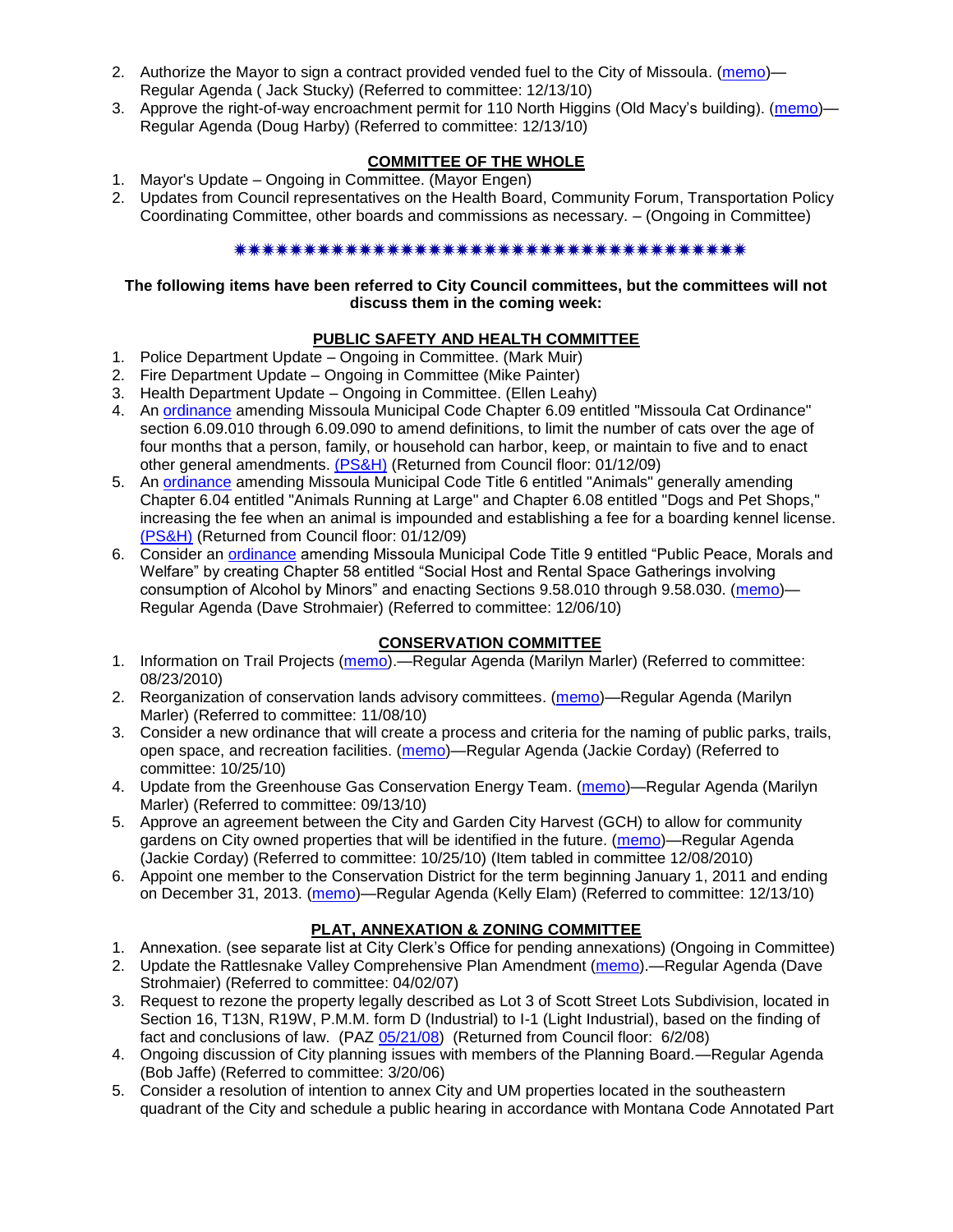44 government lands method of annexation. [\(memo\)](http://www.ci.missoula.mt.us/DocumentView.aspx?DID=4845)—Regular Agenda (Carla Krause) (Referred to committee: 10/25/10)

## **ADMINISTRATION AND FINANCE COMMITTEE**

- 1. Approve claims. (Ongoing) (Consent Agenda)
- 2. Approve journal vouchers. (Ongoing) (Consent Agenda)
- 3. Approve budget transfers. (Ongoing) (Consent Agenda)
- 4. An ordinance amending the municipal code as it relates to bike licensing. [\(A&F\)](ftp://ftp.ci.missoula.mt.us/Packets/Council/2008/2008-12-15/081210af.pdf) (Returned from council floor: 12/15/08)
- 5. Implications of establishing maintenance districts. [\(memo\)](ftp://ftp.ci.missoula.mt.us/Packets/Council/2009/2009-05-11/Referrals/MaintenanceDistricts.pdf) Regular Agenda (Bob Jaffe) (Referred to committee: 05/11/09)
- 6. Clarify position of council member who also serves on the board of a non-profit agency that has dealings with the city. [\(memo\)](http://www.ci.missoula.mt.us/DocumentView.aspx?DID=1840) – Regular Agenda (Ed Childers) (Referred to committee: 07/20/2009)
- 7. Review the FY 2011-15 capital improvement projects (CIP). [\(memo\)](http://www.ci.missoula.mt.us/DocumentView.aspx?DID=3522) Regular Agenda (Brentt Ramharter) (Referred to committee: 04/19/2010)
- 8. Amend Council rules to change the Council's regular meeting schedule to two meetings per month [\(memo\)](http://www.ci.missoula.mt.us/DocumentView.aspx?DID=4027).—Regular Agenda (Marty Rehbein) (Referred to committee: 06/07/10)
- 9. Discuss the disposition of surplus city property. [\(memo\)](http://www.ci.missoula.mt.us/DocumentView.aspx?DID=4862)—Regular Agenda (John Newman) (Referred to committee: 10/25/10)
- 10. Amend the FY 2010 budget to appropriate expenditures that were not identified in the original budget. [\(memo\)](http://www.ci.missoula.mt.us/DocumentView.aspx?DID=4883)—Regular Agenda (Brentt Ramharter) (Referred to committee: 11/01/2010)
- 11. Discuss outstanding third-party contracts. [\(memo\)](http://www.ci.missoula.mt.us/DocumentView.aspx?DID=4956)—Regular Agenda (Lyn Hellegaard) (Referred to committee: 11/08/10)
- 12. Review the city's current policy for charging the public for various city-produced documents [\(memo\)](http://www.ci.missoula.mt.us/DocumentView.aspx?DID=5143) Regular Agenda (Dave Strohmaier) (Referred to committee: 12/06/10)
- 13. Establish the City Council meeting schedule for 2011. [\(memo\)](http://www.ci.missoula.mt.us/DocumentView.aspx?DID=5144)—Regular Agenda (Marty Rehbein) (Referred to committee: 12/06/10)
- 14. Confirm the reappointment of Mark Muir to the Impact Fee Advisory Committee completing a term commencing December 1, 2010 and ending November 30, 2014. (Returned from Council floor: 11/1/10)

#### **PUBLIC WORKS COMMITTEE**

- 1. Consider the sizes of grease interceptors for the restaurant industry [\(memo\)](ftp://ftp.ci.missoula.mt.us/Packets/Council/2008/2008-04-21/Referrals/Industrial_waste_restaurants.pdf).—Regular Agenda (Stacy Rye and Bob Jaffe) (Referred to committee: 04/21/08)
- 2. Review infrastructure conditions at the locations of serious and fatal traffic accidents: 2007-2009 [\(memo\)](http://www.ci.missoula.mt.us/DocumentView.aspx?DID=3031).—Regular Agenda (Jason Wiener) (Referred to committee: 01/25/10)
- 3. T4 America partner support [\(memo\)](http://www.ci.missoula.mt.us/DocumentView.aspx?DID=4452) Regular Agenda (Stacy Rye) (Referred to committee: 08/16/10)
- 4. Presentation from Public Works staff regarding proposed process for finding contractors and awarding bids for reconstruction of Russell Street. [\(memo\)](http://www.ci.missoula.mt.us/DocumentView.aspx?DID=5042)—Regular Agenda (Bob Jaffe) (Referred to committee: 11/15/2010)

# **COMMITTEE OF THE WHOLE**

- 1. Joint meeting of the Mayor, City Council and County Commission; a facilitated quarterly OPG review as directed in the [Interlocal Agreement](ftp://ftp.ci.missoula.mt.us/Documents/Mayor/OPG/Adopted-ILA-2005.pdf) (Agenda)—Ongoing (Mayor Engen)
- 2. Develop short and mid-term goals [\(memo\)](ftp://ftp.ci.missoula.mt.us/Packets/Council/2007/2007-04-23/Referrals/Council_Goals.pdf).—Regular Agenda (Bob Jaffe) (Referred to committee: 4/23/07)
- 3. Joint meeting between the Missoula City Council and the Missoula County Public Schools' Board of Trustees [\(memo\)](ftp://ftp.ci.missoula.mt.us/Packets/Council/2007/2007-09-17/Referrals/Council_School_Board_referral.pdf).—Regular Agenda (Dave Strohmaier) (Referred to committee: 09/17/07)
- 4. Examination of Office Planning and Grants [\(memo\)](ftp://ftp.ci.missoula.mt.us/Packets/Council/2008/2008-09-08/Referrals/080825HendricksonOPGreferral.pdf)—Regular Agenda (Lyn Hellegaard) (Referred to committee: 09/08/08)
- 5. Review CIP funding mechanism, vehicle replacement policy, department vehicle use practices, specifically Police, Fire, and Parking Commission [\(memo\)](ftp://ftp.ci.missoula.mt.us/Packets/Council/2008/2008-11-10/Referrals/ReviewBudgetary.pdf).—Regular Agenda (Ed Childers) (Referred to committee: 11/10/08)
- 6. Attend the UM/City luncheon hosted by The University of Montana on October 27, 2010 at 12:00 noon at the University Center, rooms #326-327. [\(memo\)](http://www.ci.missoula.mt.us/DocumentView.aspx?DID=4706)—Regular Agenda (Mayor Engen)
- 7. Update on Public Schools Major Initiatives: 21st Century Schools, Graduation Matters Missoula, and Student Achievement with Alex Apostle. [\(memo\)](http://www.ci.missoula.mt.us/DocumentView.aspx?DID=4902)—Regular Agenda (Ed Childers) (Referred to committee: 11/01/10)